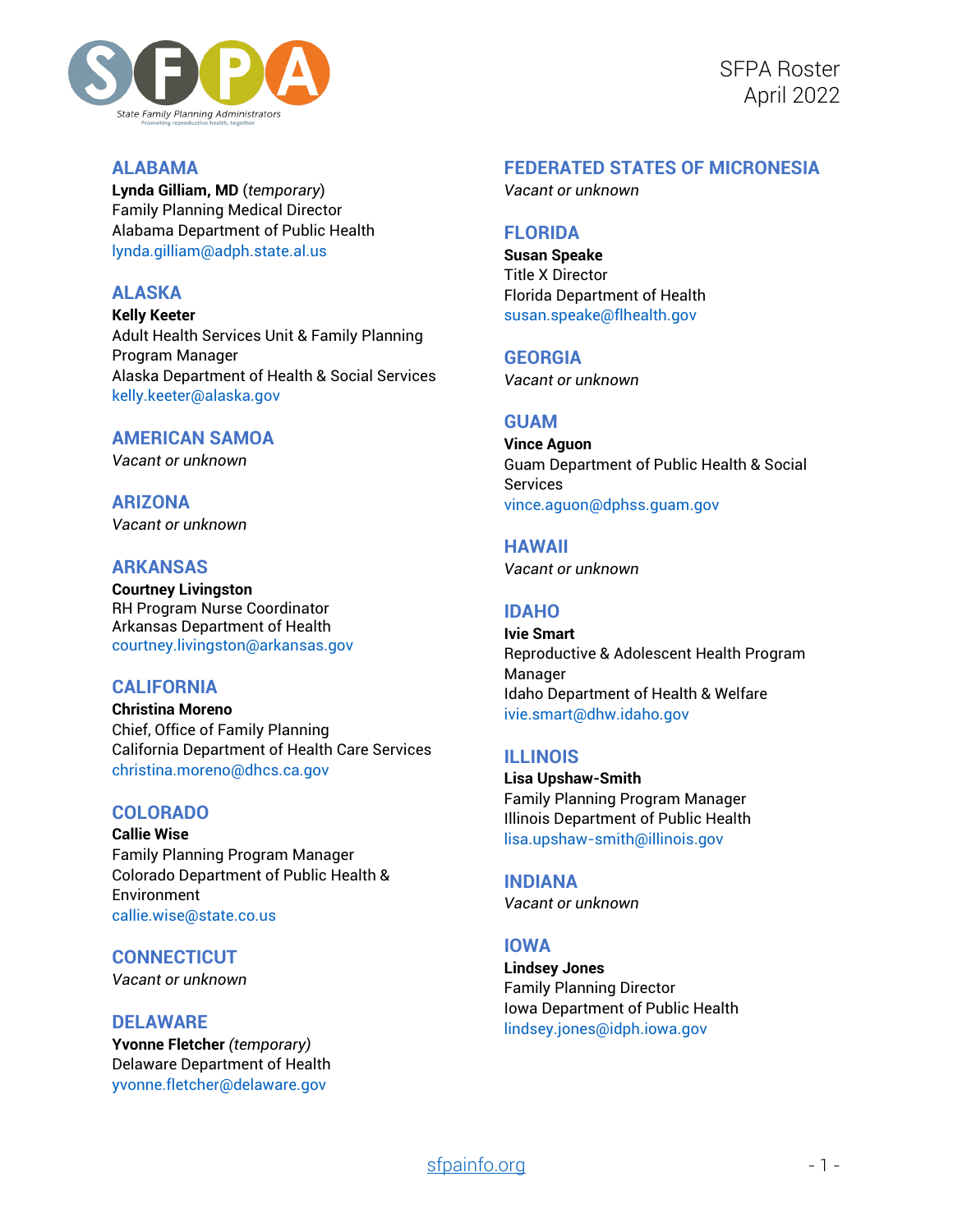

## **KANSAS**

**Toni Merrill** Family Planning Program Consultant Kansas Department of Health and Environment [toni.merrill@ks.gov](mailto:toni.merrill@ks.gov)

# **KENTUCKY**

**Shelley Wood** Family Planning/Title X Director Kentucky Department for Public Health [shelley.wood@ky.gov](mailto:shelley.wood@ky.gov)

# **LOUISIANA**

**Cara McCarthy** Reproductive Health Strategy Manager Louisiana Department of Health [cara.mccarthy@la.gov](mailto:cara.mccarthy@la.gov)

**MAINE** *Vacant or unknown*

#### **MARYLAND**

**Valina Hartman** Family Planning Nurse Consultant Maryland Department of Health [valina.hartman@maryland.gov](mailto:valina.hartman@maryland.gov)

# **MASSACHUSETTS**

**Roberta Moss** Sexual & Reproductive Health Coordinator Massachusetts Department of Public Health [roberta.moss@mass.gov](mailto:roberta.moss@mass.gov)

### **MICHIGAN**

**Deanna Charest** Manager, Woman & Maternal Health Section Michigan Department of Health & Human Services [charestd@michigan.gov](mailto:charestd@michigan.gov)

**MINNESOTA** *Vacant or unknown*

## **MISSISSIPPI**

**Trakendria Barnes** Program Manager, FP Program Mississippi State Department of Health [trakendria.barnes@msdh.ms.gov](mailto:trakendria.barnes@msdh.ms.gov)

### **MISSOURI**

*Vacant or unknown*

# **MONTANA**

**Kristi Aklestand** Family Planning Section Supervisor Montana Department of Public Health & Human Services [kristi.aklestad@mt.gov](mailto:kristi.aklestad@mt.gov)

### **NEBRASKA**

**Michaela Jennings** Reproductive Health Program Manager Nebraska Department of Health & Human Services [michaela.jennings@nebraska.gov](mailto:michaela.jennings@nebraska.gov)

### **NEVADA**

**Tammy Ritter** Community Health Nurse III Nevada Division of Public & Behavioral Health [tritter@health.nv.gov](mailto:tritter@health.nv.gov)

#### **NEW HAMPSHIRE**

**Haley Johnston** Family Planning Manager New Hampshire Department of Health & Human **Services** [haley.johnston@dhhs.nh.gov](mailto:haley.johnston@dhhs.nh.gov)

# **NEW JERSEY**

*Vacant or unknown*

## **NEW MEXICO**

**Kate Daniel** Family Planning Manager New Mexico Department of Health [kate.daniel@state.nm.us](mailto:kate.daniel@state.nm.us)

# [sfpainfo.org](https://sfpainfo.org/) - 2 -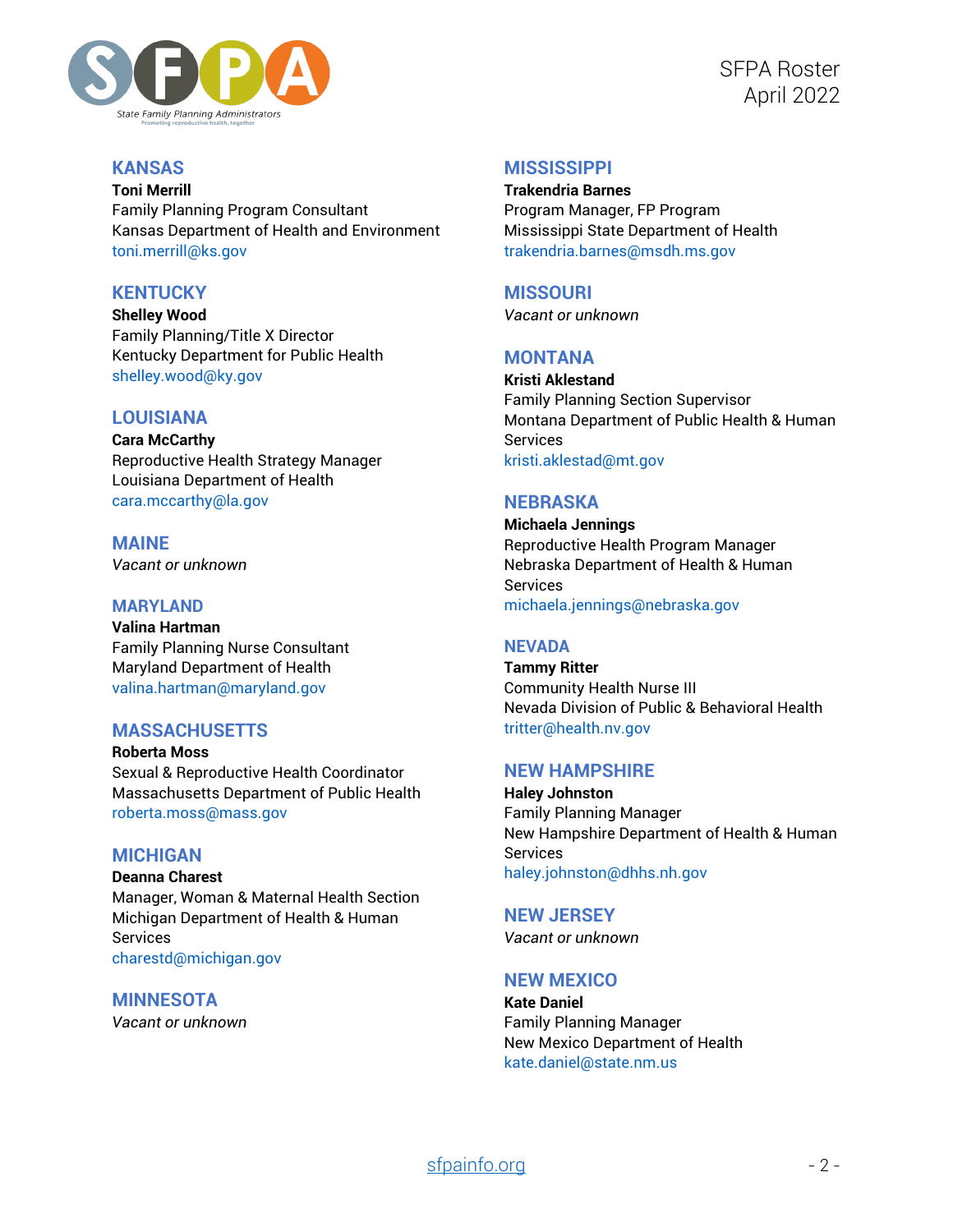

SFPA Roster April 2022

## **NEW YORK**

**Rae Ann Augliera** Associate Director New York State Department of Health [rae.augliera@health.ny.gov](mailto:rae.augliera@health.ny.gov)

## **NORTH CAROLINA**

**Kristen Carroll** Reproductive Health Unit Manager North Carolina Division of Public Health [kristen.carroll@dhhs.nc.gov](mailto:kristen.carroll@dhhs.nc.gov)

## **NORTH DAKOTA**

**Cora Rabenberg** Family Planning Program Director North Dakota Department of Health [crabenberg@nd.gov](mailto:crabenberg@nd.gov)

# **NORTHERN MARIANA ISLANDS**

*Vacant or unknown*

## **OHIO**

**Michelle Clark** RHWP Coordinator Ohio Department of Health [michelle.clark@odh.ohio.gov](mailto:michelle.clark@odh.ohio.gov)

## **OKI AHOMA**

**Jill Nobles-Botkin** Administrative Program Manager Oklahoma State Department of Health [jill@health.ok.gov](mailto:Jill@health.ok.gov)

# **OREGON**

**Annika Shore** Reproductive Health Manager Oregon Health Authority [annika.l.shore@dhsoha.state.or.us](mailto:annika.l.shore@dhsoha.state.or.us)

**PALAU** *Vacant or unknown*

**PENNSYLVANIA** *Vacant or unknown*

**PUERTO RICO**

*Vacant or unknown*

#### **REPUBLIC OF MARSHALL ISLANDS** *Vacant or unknown*

### **RHODE ISLAND**

**Sounivone Phanthanvong** RH Program Administrator Rhode Island Department of Health [s.phanthavong@health.ri.gov](mailto:s.phanthavong@health.ri.gov)

# **SOUTH CAROLINA**

**Stephanie Derr** Director, Division of Women's Health South Carolina Department of Health & Environmental Control [derrsr@dhec.sc.gov](mailto:derrsr@dhec.sc.gov)

## **SOUTH DAKOTA**

**Timaree Axlund** Family Planning Program Manager South Dakota Department of Health [timaree.axlund@state.sd.us](mailto:timaree.axlund@state.sd.us)

# **TENNESSEE**

**Danni Lambert** Director of Family Planning Tennessee Department of Health [danni.lambert@tn.gov](mailto:danni.lambert@tn.gov)

**TEXAS** *Vacant or unknown*

**US VIRGIN ISLANDS** *Vacant or unknown*

**UTAH** *Vacant or unknown*

### **VERMONT**

**Kim Swartz** Director, Adolescent & Reproductive Health Vermont Department of Health [kimberly.swartz@vermont.gov](mailto:kimberly.swartz@vermont.gov)

# [sfpainfo.org](https://sfpainfo.org/) - 3 -